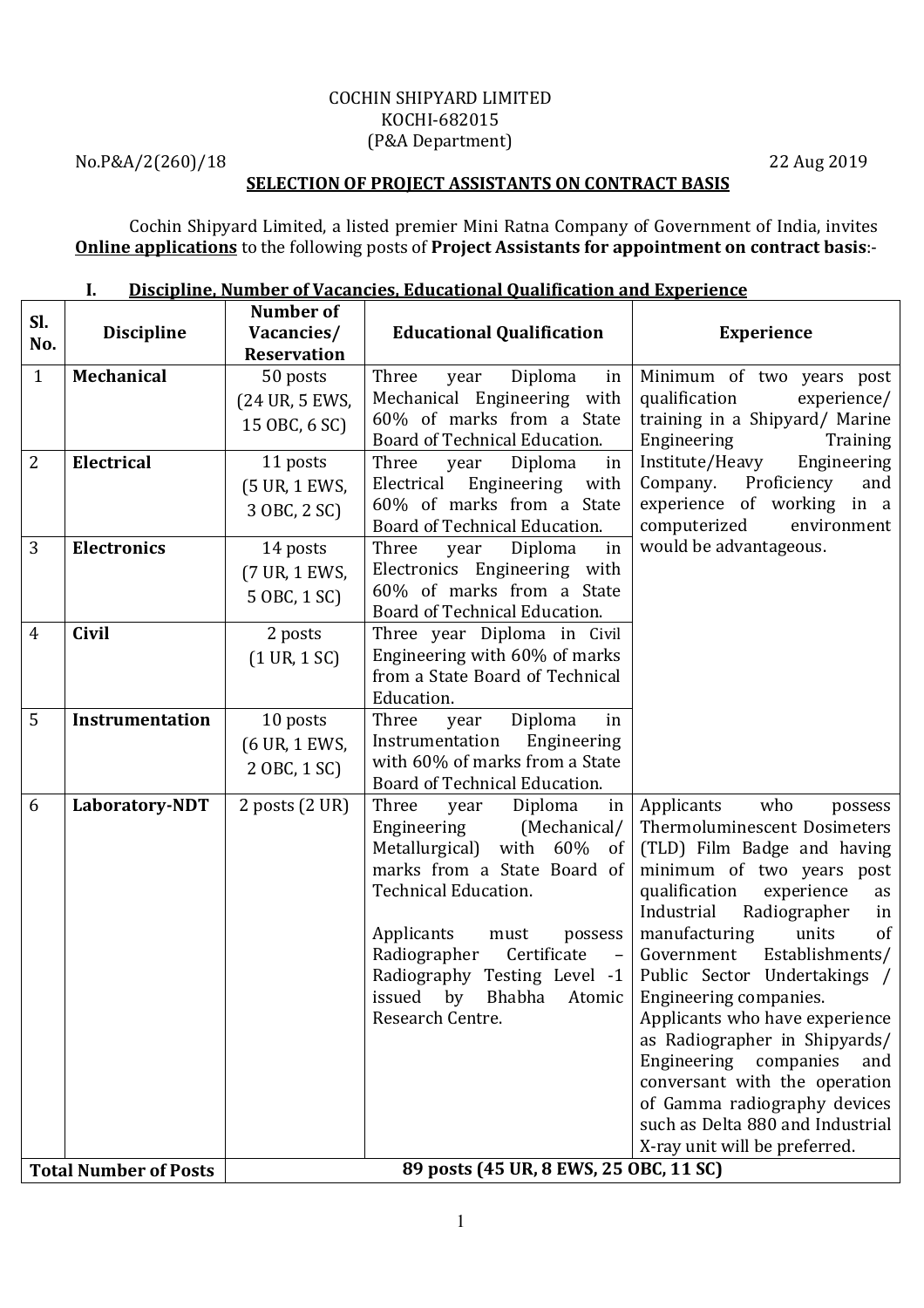### II. Period of Contract

All posts above are temporary in nature and for a maximum period of three years subject to project requirements and performance.

### III. Remuneration

| Period of Contract | Monthly<br>consolidated pay | Compensation for extra<br>hours per month |
|--------------------|-----------------------------|-------------------------------------------|
| First year         | ₹19,200/-                   | ₹4700/-                                   |
| Second year        | ₹19,800/-                   | ₹4800/-                                   |
| Third year         | ₹20,400/-                   | ₹4950/-                                   |

## IV. Age

#### a) The upper age limit prescribed for the posts shall be 30 years as on 20 September 2019.

b) The upper age limit is relaxable by 3 years for OBC (Non Creamy Layer) candidates and 5 years for SC candidates in posts reserved for them. The upper age is relaxable by 10 years for Persons with Benchmark Disabilities (PwBD). Age relaxation of five years is applicable for candidates who have been domicile of Jammu & Kashmir during the period 01.01.1980 to 31.12.1989 as per Government of India guidelines. Age relaxation for Ex-servicemen shall be as per Government of India guidelines.

#### V. Method of Selection

- a) The method of selection for the posts shall be through an Objective type Online Test which shall be conducted out of 100 marks and marks awarded accordingly.
- b) Depending on the number of online applications received, the Online test shall be held at various centres in Kerala as decided by CSL, for all the candidates who submit the applications successfully through online. The Objective Type Online test shall be tentatively scheduled in October 2019.
- c) The Objective type Online test shall be of 90 Minutes duration comprising of 100 Multiple Choice Questions in the following areas. Each question carries one mark and there shall be no negative marks:-

| - 10 marks |
|------------|
| - 10 marks |
| - 10 marks |
| - 10 marks |
| - 60 marks |
| 100 marks  |
|            |

d) Discipline wise merit lists shall be prepared on the basis of marks secured by the candidates in the online test and the candidates shall be short listed for the certificate verification based on the marks secured in the online test, in the order of merit/reservation of posts. In case, same marks secured by more than one candidate, marks scored in the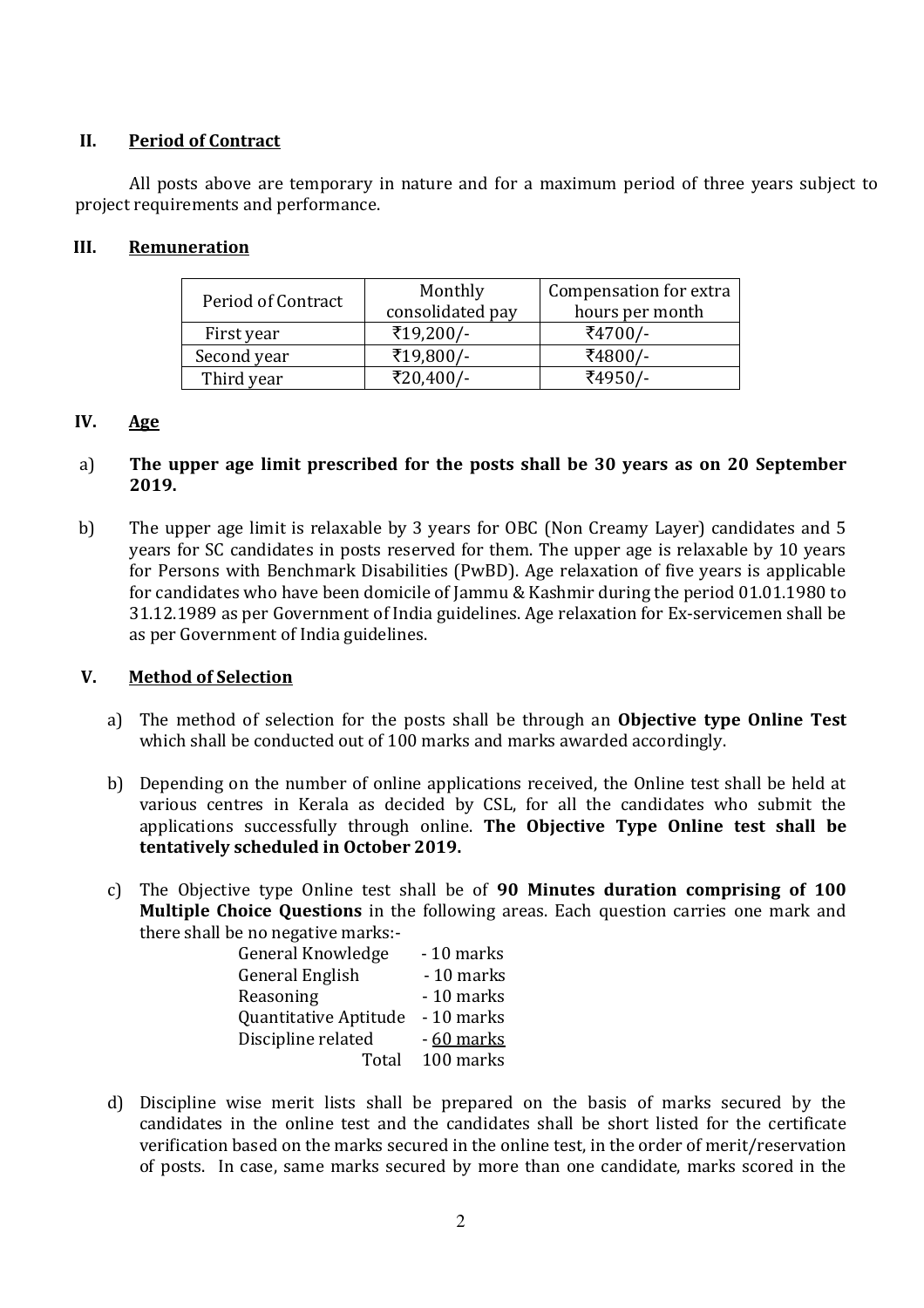Discipline part of the online test shall be the basis of determining the order of merit list. In case of a tie thereafter, relative merit shall be decided based on seniority in age.

- e) However, CSL reserves the right to fix minimum marks for pass in the online test for the purpose of preparing short list of candidates for the certificate verification.
- f) Those candidates who successfully complete certificate verification shall be provisionally considered for selection against the notified posts in the order of merit/reservation, subject to Medical fitness.

# VI. Conditions

## a) Reservation

- (i) Government of India Directives on reservation applicable for Scheduled caste (SC)/ Scheduled Tribe (ST)/ Other Backward Class (OBC)/ OBC (Minority)/ Economically Weaker Sections (EWS)/ Persons with Benchmark Disabilities (PwBD)/ Ex-servicemen (ESM) candidates shall apply and be strictly followed.
- (ii) Candidates belonging to SC or OBC (Non Creamy Layer), should produce  $\alpha$  valid recent community certificate issued by the Revenue Authority not below the rank of the Thahsildar, failing which their candidature shall not be considered against the reserved posts, and for other concessions/relaxations applicable to the categories.
- (iii) In the case of Persons With Benchmark Disabilities, the degree of disability should be minimum of 40%. The candidate should upload valid Certificate of disability to this effect in the prescribed format obtained from a notified authority by Government of India / State Government.
- (iv) Candidates belonging to EWS category should produce a *valid Income and Asset* Certificate issued by any of the following authorities in the prescribed format. This certificate shall only be accepted as proof of candidate's claim as belonging to EWS, failing which their candidature shall not be considered against reservation under EWS category:
	- District Magistrate/Additional District Magistrate/ Collector/ Deputy Commissioner/Additional Deputy Commissioner/ 1st Class Stipendary Magistrate/ Sub-Divisional Magistrate/ Taluka Magistrate/ Executive Magistrate/ Extra Assistant Commissioner
	- Chief Presidency Magistrate/Additional Chief Presidency Magistrate/ Presidency Magistrate
	- Revenue Officer not below the rank of Tahsildar and
	- Sub-Divisional Officer or the area where the candidate and/or his family normally resides

## b) Qualification

- (i) The minimum qualification stipulated for all the posts must be from a University/ Institute recognized by AICTE/ appropriate statutory authority in India/ State/ Central Government.
- (ii) Those applicants having qualifications equivalent to any of the prescribed qualifications should submit Equivalency Certificate issued by the competent authority and without such certificate, their candidature shall not be considered.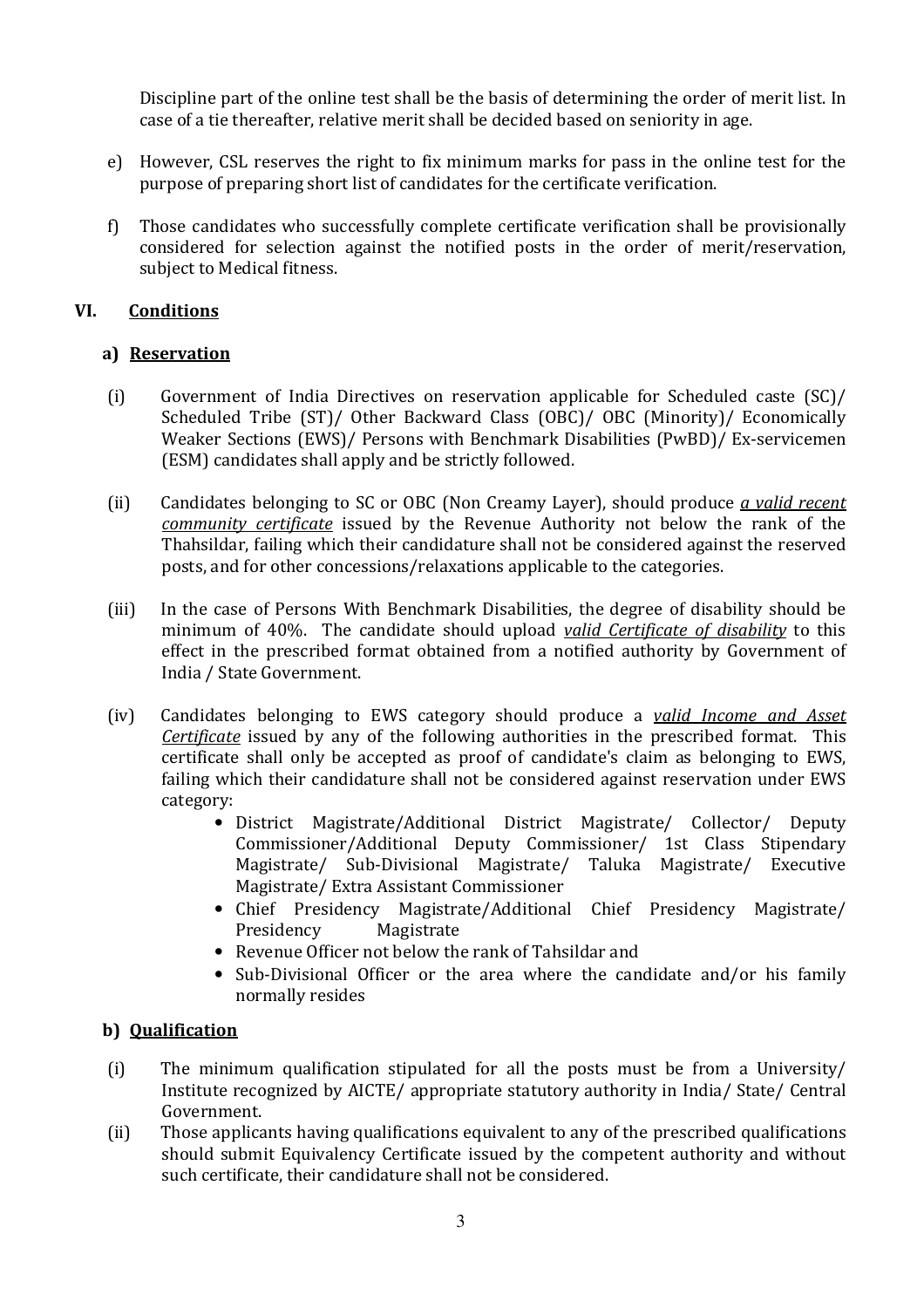(iii) Some Universities/Institutes do not award Class or Percentage of marks and allot Aggregate Grade Points (e.g. CGPA/OGPA/CPI, etc.). In case University/Institute defines criteria for conversion of Aggregate Grade Point into Class and/or percentage of marks, the same shall be accepted. However, where the University/ Institute does not define criteria for conversion of Aggregate Grade Point into Class and/or percentage of marks, the Aggregate Grade Points may be multiplied by 10 to get the required percentage of marks.

## c) Experience

- (i) Experience acquired after the date of passing of the qualification stipulated as per item I above shall only be considered. Period of post qualification experience shall be reckoned as on 20 September 2019. The period of Apprenticeship Training in the relevant discipline under the Apprentices Act 1961, shall be treated as experience. Any paid training shall also be treated as experience.
- (ii) Experience Certificates obtained from Companies registered under the Companies Act 1956 or Foreign Companies of equivalent status shall only be considered for short listing to attend the selection process.
- (iii) Applicants who are presently working in any company (Private / Public Sector / Govt), in the absence of experience certificate, should submit copy of Appointment / Offer letter issued by the company, latest Pay Slip / copy of last Pay drawn as proof of experience. For past employment, experience certificate indicating the date of joining as well as relieving should be submitted. During the certificate verification process, the candidates should produce all certificates in original to establish the experience claimed in their online application, failing which their candidature shall be cancelled and they shall not be considered for further selection.
- (iv) Applicants who are Ex-servicemen should submit Discharge Certificate/ Pension Payment Order from the Armed Forces and all certificates indicating qualification and work experience in the relevant discipline in the Armed Forces, as proof of experience and produce the same during certificate verification process. They should submit experience certificate from the authorities concerned, failing which their candidature shall not be considered.
- (v) Those ex-servicemen, on re-employment in any Government job on civil side after availing of the benefits given to him as an ex-serviceman, his ex-serviceman status for the purpose of re-employment in Government would cease (refer DoPT OM No. 36034/1/2014-Estt (Res) dated 14.08.2014). All ex-servicemen should submit an undertaking to this effect along with the online application, that he has not been reemployed in Government after availing the benefits for ex-servicemen.
- (vi) Work experience obtained from contractors (Proprietary Firms and Partnership Firms) engaged by Shipyard or Engineering companies may be considered based on the endorsement of the Principal Employer on the certificates issued by the contractor. Such applicants are required to submit their experience certificates along with further proof such as ESI/EPF statements. Certificates of training issued by the contractors without the endorsement of the Principal Employer shall not be considered.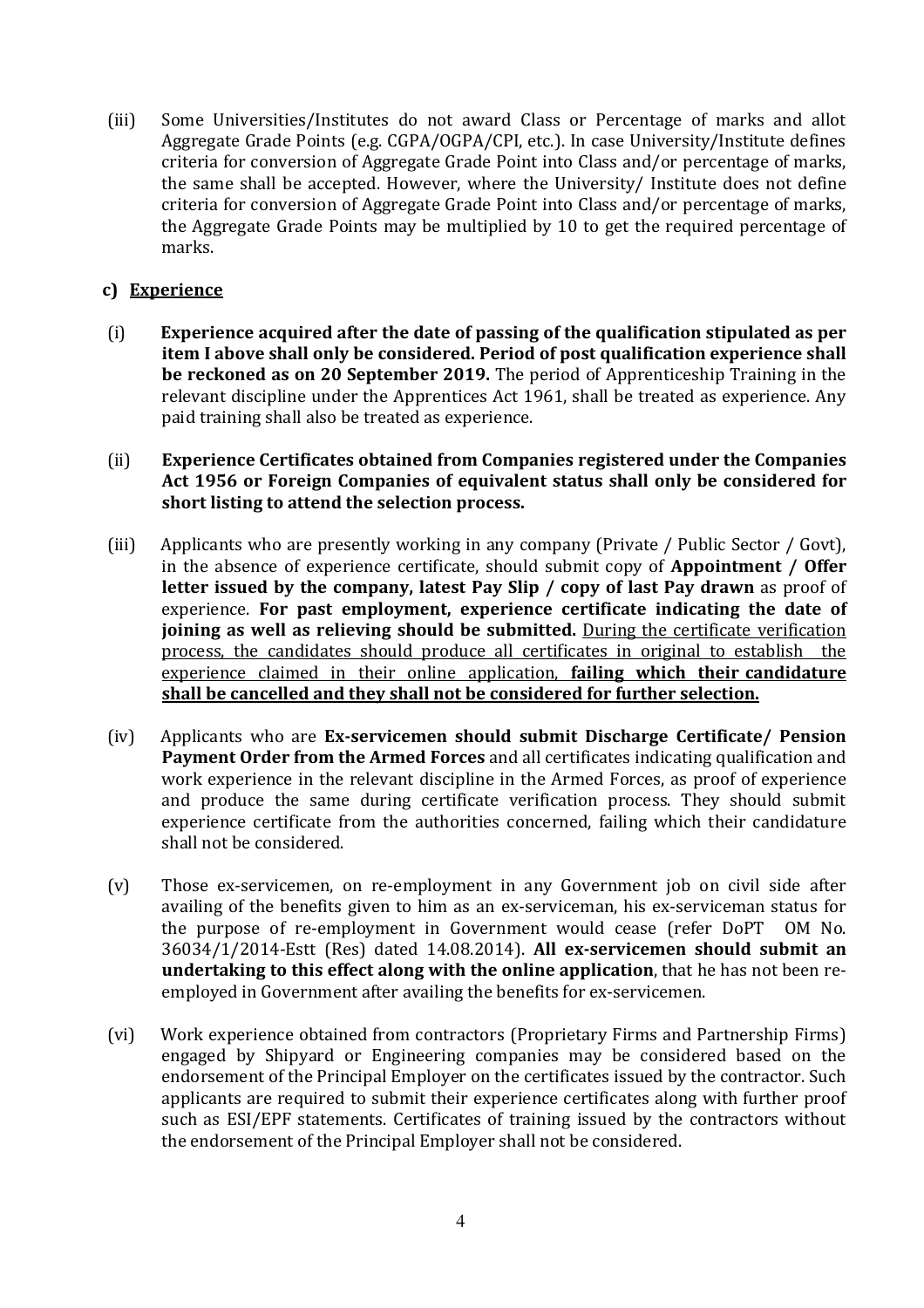(vii) Applicants who are working in Government Departments/Semi Government or Public Sector Organisations should submit "No Objection Certificate (NOC)" from the employer or produce NOC from the employer at the time of certificate verification, failing which their candidature shall be cancelled/ rejected.

### (viii) Those who are currently working on contract basis on rolls of CSL as on date of this vacancy notification are not eligible to apply.

# d) Application Fee

- (i) Application fee of  $\bar{\tau}$  100/-(Non refundable, plus bank charges extra) should be remitted using the Online payment options (Debit card/Credit card/Internet Banking) which can be accessed through our Online application facility from 28 August 2019 to 20 September 2019. No other mode of payment shall be accepted.
- (ii) Applicants belonging to Scheduled Caste (SC)/ Scheduled Tribe (ST)/ Person with Benchmark Disabilities (PwBD) need not pay application fee. They are exempted from payment of application fee.
- (iii) All applicants for whom the fee is applicable, (i.e. except those belonging to  $SC/ST/PwBD$ , should pay the application fee as stipulated in clause d(i) above. It is important to note that their candidature shall be considered only on receipt of application fee.

## e) How to apply

- (i) Applicants should go through the User Manual and FAQ published in the link www.cochinshipyard.com (Careers page) before filling the online application. The application consists of two phases – One time Registration and Submission of application against the post applicable. Applicants should not submit more than one application. Application once submitted shall be final.
- (ii) Applicants meeting the notified requirements may do the One time Registration in the SAP Online portal and submit their application. The facility to submit their application can be accessed through our website www.cochinshipyard.com (Careers page) from 28 August 2019 to 20 September 2019. Application submitted direct or by any other mode shall not be accepted.
- (iii) Before filling up the online application, all certificates towards proof of age, educational qualification, experience, caste, disability etc and a recent passport size colour photograph shall be kept ready in the system for uploading to the SAP online application portal.
- (iv) Applicants should ensure that all certificates towards proof of age, educational qualification, experience, caste, disability etc and a recent passport size colour photograph are uploaded in the SAP online application portal, failing which their candidature shall not be considered and shall be rejected.
- (v) Applicants should ensure that all the entries have been correctly filled in and application submitted successfully. Filling of garbage/junk details in any of the fields can lead to rejection of your application.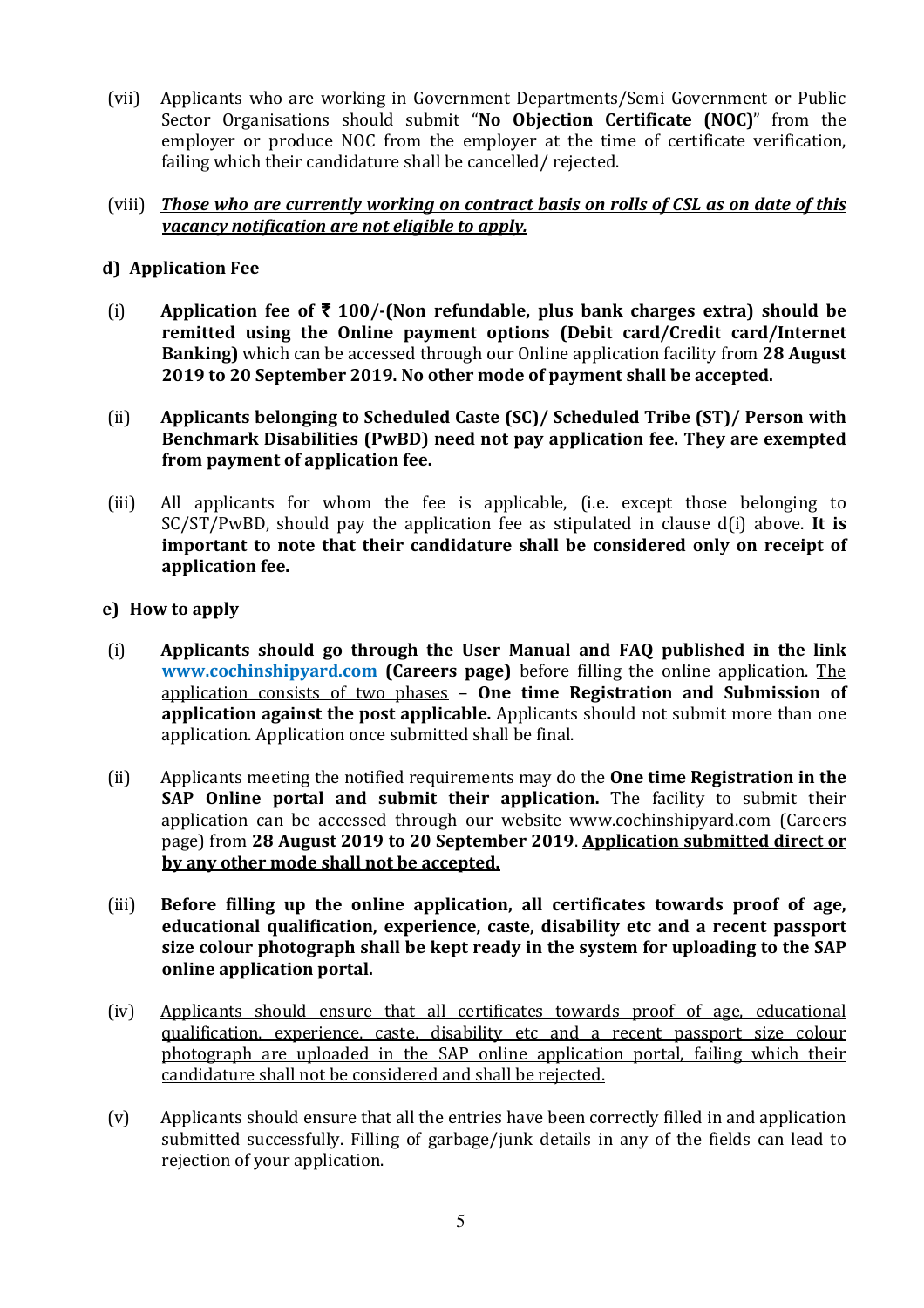- (vi) Application must be complete in all respects as per this Advertisement Notification. Please note that incomplete applications shall not be considered.
- (vii) After applying through online, applicants should retain a soft copy/ printout of the online application containing the unique registration number generated by the system for their reference. It is important to note that, the unique registration number shall be obtained only upon successful submission of online application. The Registration Number on the online application should be quoted for any correspondence with CSL.
- (viii) Applicants need not send the online application print out/ certificates/ application fee in the form of DD/Challan/Cheque by post to Cochin Shipyard Ltd.
- (ix) For applying through the SAP online application facility, the website shall remain functional from 28 August 2019 to 20 September 2019. The last date for submission of applications through online is 20 September 2019. In order to avoid heavy traffic in website on the last date that may result in non-submission of application, applicants are advised to log in to CSL website and submit applications well in advance before the last date. Those who apply on the last date of application may not get any troubleshooting assistance / technical support in the SAP application portal after 1700hrs on the last date.

## f) General

- (i) Applicants are advised to make sure that they are meeting the eligibility requirements as per the vacancy notification for the posts before submitting the applications.
- (ii) Shipyard reserves the right to call for any additional documentary evidence from candidates in support of educational qualification / experience / other notified eligibility requirements as indicated in their online application, and information / replies to such queries should be only through the e-mail career@cochinshipyard.com. However, Cochin Shipyard shall not be responsible for any delay/non-receipt of such e-mails within the stipulated date and time. Replies to any such queries received after the stipulated date and time shall not be considered, and no further correspondence shall be entertained in this regard.
- (iii) Applicants who fail to produce the original certificates and mark sheets during the certificate verification process shall not be considered for selection.
- (iv) Call letters shall not be sent to short-listed candidates by post. They shall be informed to download call letter by e-mail/SMS/through CSL website. Schedule of the selection shall be intimated to the short-listed applicants through SMS/E-mail/CSL website (Careers page).
- (v) No TA/DA shall be paid to the candidates for attending the Online Test/selection.
- (vi) Mere submission of application through online and Issue of call letter for Online test shall not confer any right to the applicant of acceptance of candidature or cannot be construed as an acknowledgement of fulfilling the eligibility criterion.